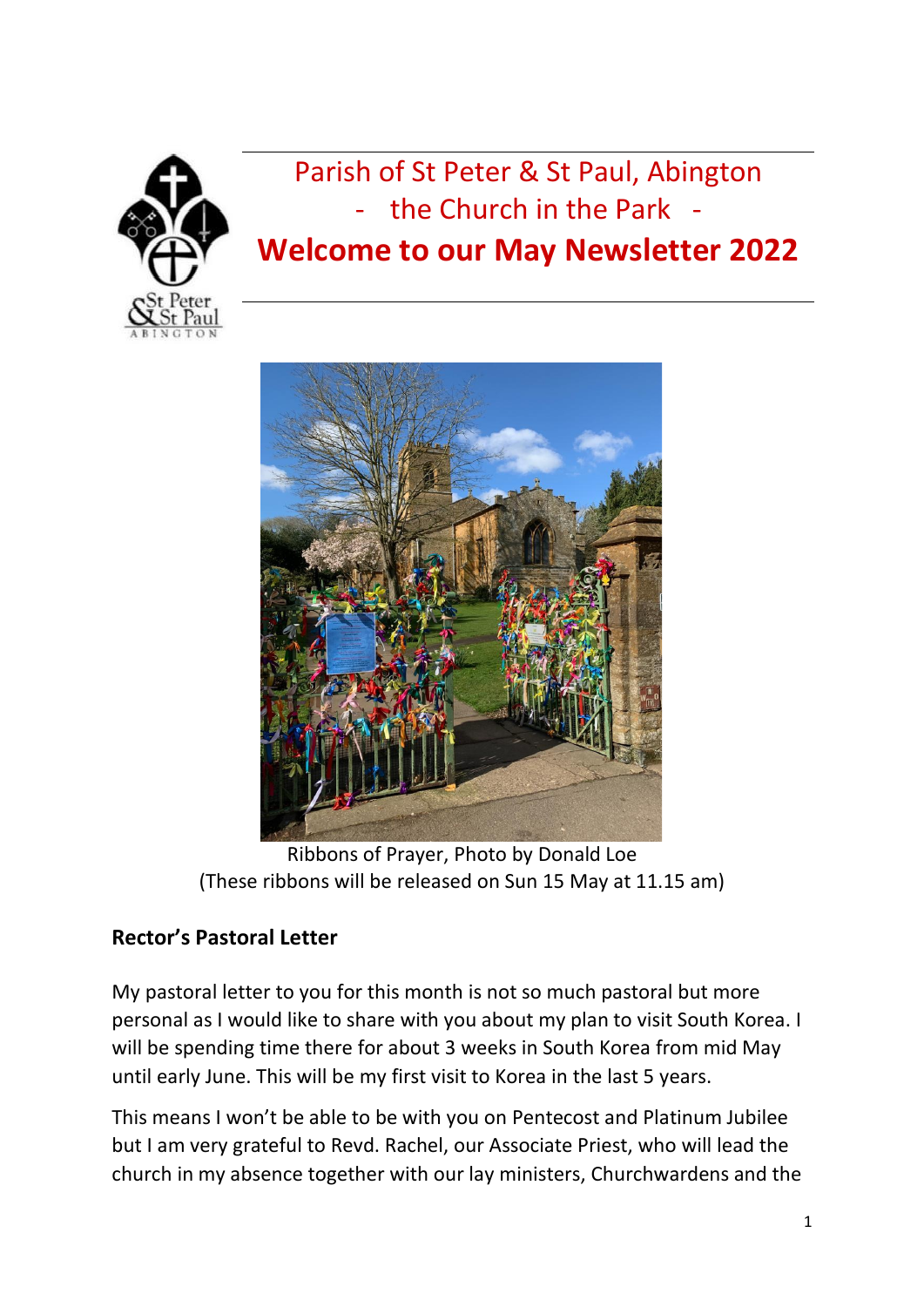lay chair of the PCC. There are other priests who have kindly agreed to lead the services. My thanks to Fr. Nicholas Gandy and Revd. Jenny Parkin. They are very much looking forward to meeting you. Thursday Communion service will continue but will be led sometimes by our lay ministers (in which case, the service will be Morning Prayer) and sometimes by the clergy from the Diocese. Liz Kelly, our Lay Pastoral Minister and Anna Chaplain, is now fully trained and licensed to conduct funerals, so all enquires regarding funerals can be directed to her (except for between  $16<sup>th</sup>$  and  $21<sup>st</sup>$  of May when she will be away).

My parents are thrilled by this as they have yet to meet their grandson Elijah in person since he was born nearly 2 years ago. The last time they saw Emmanuel, their eldest grandson, Emmanuel was only 17 months old. And he will start school in September!

I am looking forward to also trying some of the food that I have been missing. Although I very much enjoy and appreciate British food (perhaps I enjoy those biscuits and cakes too much!) there are times when I just miss some comforting Korean food. A friend of mine, who is English but is living in Seoul, South Korea for the last 4 years, told me one day that there are days that she just really misses cheese!

Although this is my holiday and my main focus will be spending time with my family, I will be also visiting local churches in Seoul and will have meetings with them. Especially I am hoping to meet with the people of Namyangju Church which is a parish church of Seoul Diocese of the Anglican Church of Korea. This is the church that wishes to make a parish link with Abington Church. So I will be laying foundations for our future parish link during my visit.

It takes about 13-15 hours to get to Korea since we will change the plane in Germany. Even if you use a direct flight, it still takes 9-10 hours. It is far and expensive although it is not as far and expensive as flying to Australia. As I prepare my trip to Korea, I just wonder how many times I will be able to visit this country and see my parents. This makes me feel more thankful for this opportunity and makes me pray that we may make many precious memories and share love with each other as a family. But when I am coming back to England, I will take comfort from the fact that I will be coming back to my family of God in Abington.

With love in Christ Jun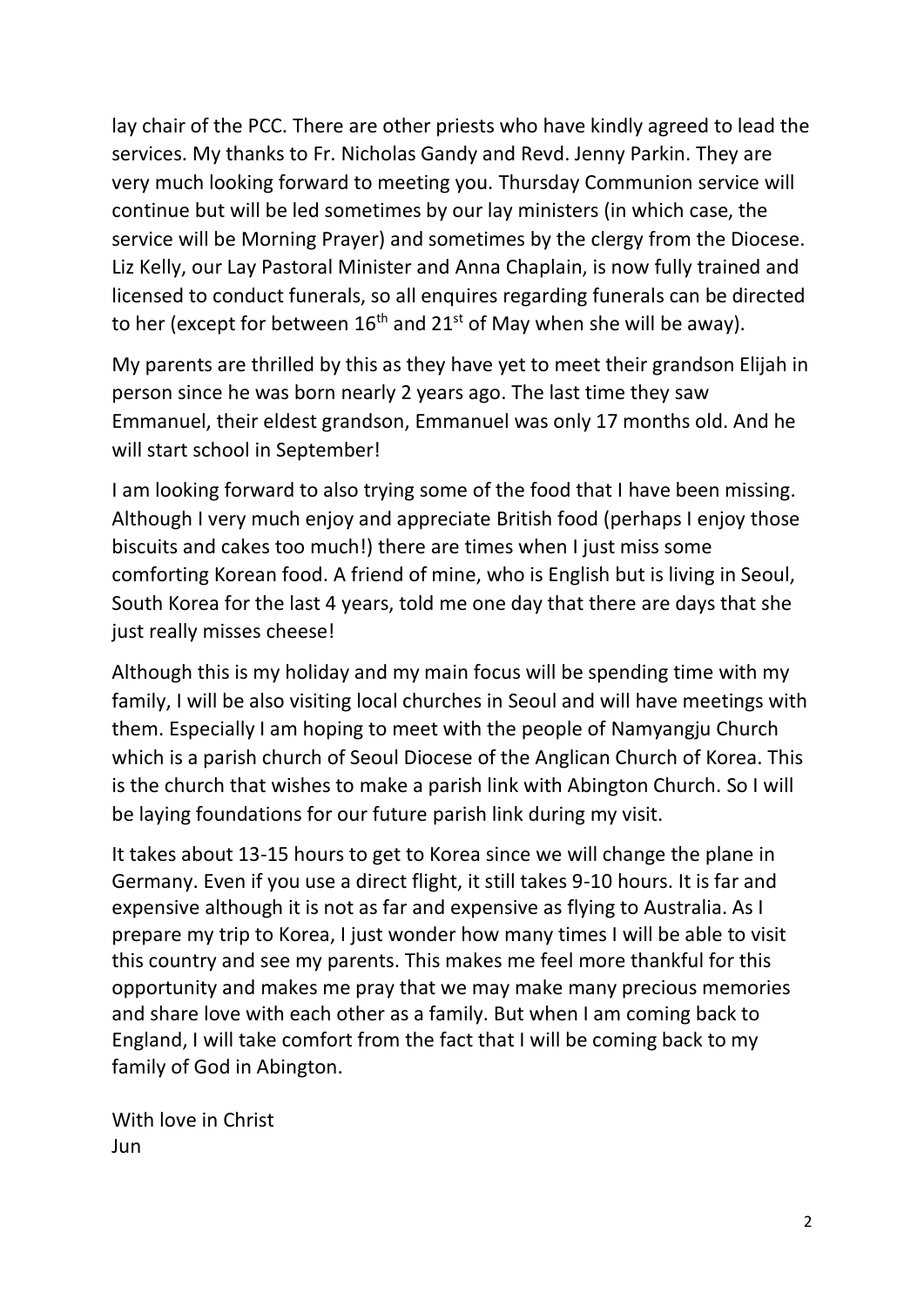## **APCM**

Our Annual Parochial Church Meeting will be held on Sunday 1 May after the Family Eucharist in the morning. The reports have been sent out electronically and hard copies are available from the church.

# **Restructuring of Subcommittees of the PCC**

The PCC has been reviewing its subcommittees to make sure that they meet the needs of our church and so has made some changes.

In particular, it has widened the remit of the Fundraising Committee to take on links with the parish and the area of social responsibility and renamed it the Community and Fundraising Committee. Search the Scripture (previously known as Footsteps in Faith) is revised as Discipleship and Learning Committee which will look across the range of house groups, Bible study groups and Lent Groups as well as encouraging lay ministries.

PCC Subcommittees are open to all members of the Church. If you have an area of interest or would like to know more about the church committees, please speak to either the Committee chairs, the Churchwardens, or the Rector As the committees have a fresh start this is a very good time to become involved. There will be a sign-up sheet available at church at the APCM.

A brief description of the functions of the PCC sub-committees can be found below. A full presentation will be given by Bob our Lay Chair of the PCC during the APCM.

| Committee                 | Key Responsibilities and Activities             |
|---------------------------|-------------------------------------------------|
| <b>Standing Committee</b> | Early sight of / identification of<br>$\bullet$ |
| Chair: Rector             | issues and priorities                           |
|                           | Planning agenda for PCC - discern<br>$\bullet$  |
|                           | which issues and matters are                    |
|                           | priorities to bring to PCC                      |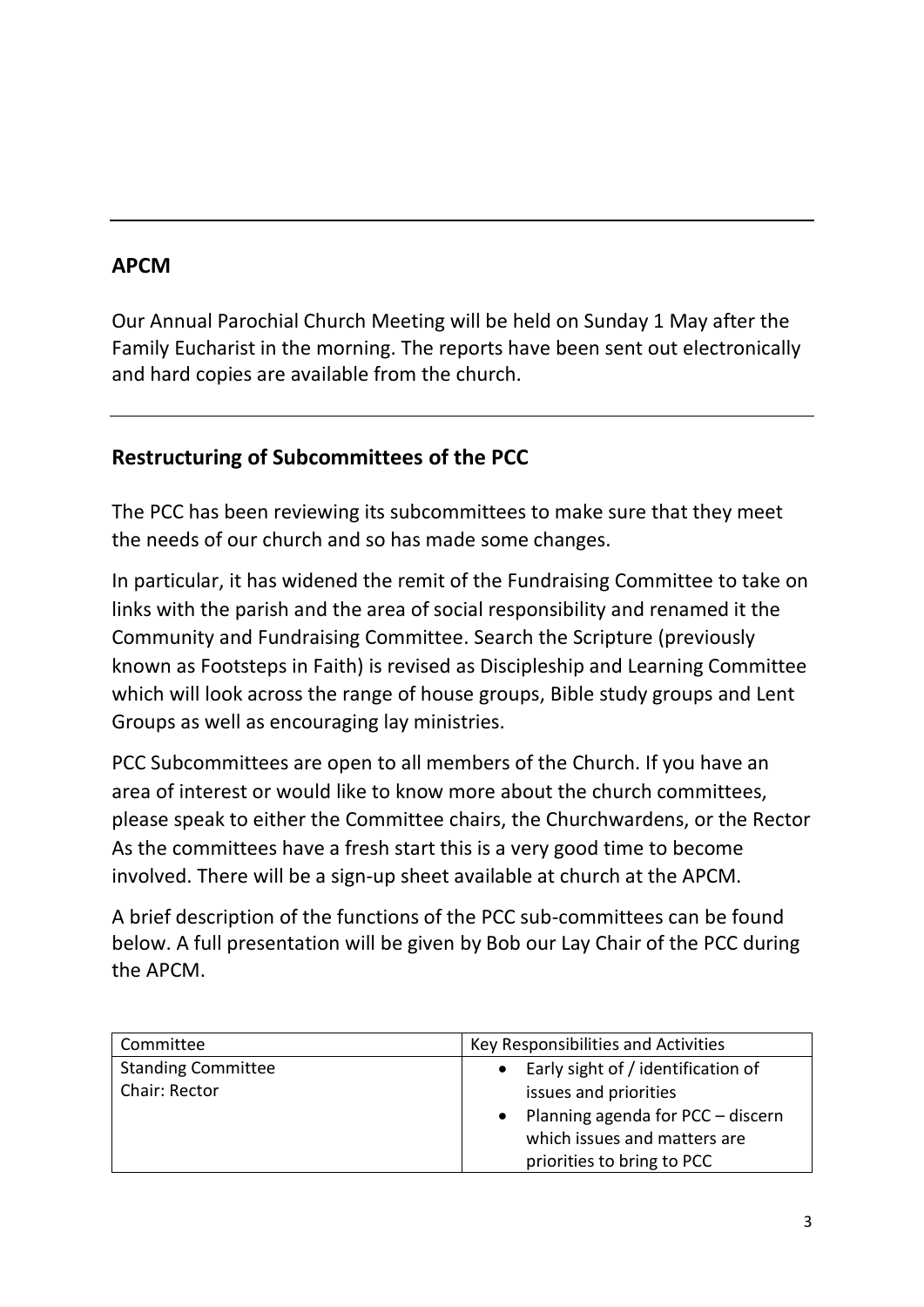|                                                     | Decisions between PCCs                                         |
|-----------------------------------------------------|----------------------------------------------------------------|
|                                                     | (particularly urgent decisions)                                |
|                                                     | Safeguarding                                                   |
|                                                     | Staffing / HR, Rectors issues                                  |
|                                                     | Co-ordinating church diary                                     |
|                                                     | Drafting medium and long term                                  |
|                                                     | vision for review and discussion at                            |
|                                                     | <b>PCC</b>                                                     |
| <b>Ministry Team</b>                                | Worship planning (main priority)<br>٠                          |
| <b>Convenor: Rector</b>                             | Sermon planning (via Preacher sub-                             |
|                                                     | group of Ministry team)                                        |
|                                                     | Support and learning for lay and                               |
|                                                     | ordained ministers                                             |
|                                                     | Support for Lay Pastoral Minister                              |
|                                                     | and Children's and Young People's<br>Worker                    |
|                                                     | Pastoral ministry                                              |
|                                                     | Safeguarding (adults)                                          |
| Finance and Stewardship                             | Overview of budget and support for                             |
| Chair: Damian Pickard                               | the Treasurer                                                  |
|                                                     | Asset management and forward                                   |
|                                                     | planning (input from buildings                                 |
|                                                     | committee membership)                                          |
|                                                     | Stewardship                                                    |
|                                                     | Legacy planning                                                |
| <b>Buildings</b>                                    | Management and maintenance of<br>$\bullet$                     |
| <b>Chair: Andrew Munns</b>                          | church, churchyard and parish                                  |
|                                                     | rooms                                                          |
|                                                     | Leases and lettings for parish rooms                           |
|                                                     | and Lime Avenue                                                |
|                                                     | Church opening                                                 |
| <b>Community and Fundraising</b>                    | Organising engagement with<br>$\bullet$                        |
| <b>Chair: Melissa Tallack</b>                       | community and strengthening                                    |
|                                                     | existing community links                                       |
|                                                     | Organising and running fundraising                             |
|                                                     | events                                                         |
|                                                     | Organising and running social                                  |
|                                                     | events                                                         |
|                                                     | Social responsibility                                          |
| Discipleship and Learning<br>Chair: Prester Coleman | Organising and running a range of<br>$\bullet$                 |
|                                                     | <b>House Groups</b>                                            |
|                                                     | Organising and running Lent courses                            |
|                                                     | Nurturing the next generation of Lay<br>and Ordained ministers |
| Children and Young People                           | Safeguarding (children)                                        |
| Co-ordinator: Cathy Tinsley                         |                                                                |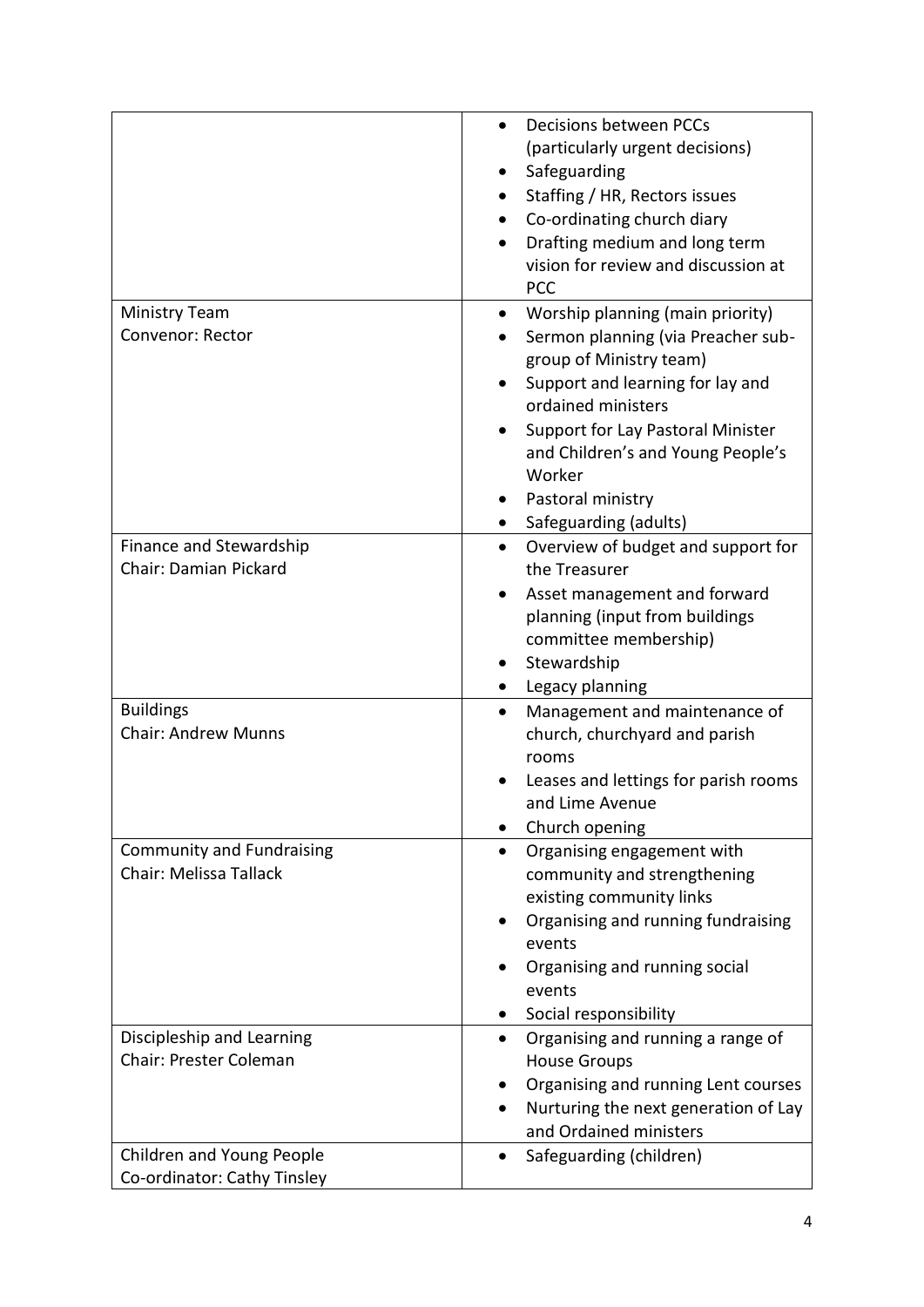|                                  | • Organising and running Junior<br>church<br>Organising and running Tots group<br>$\bullet$<br>AHoF<br>Links with schools<br>$\bullet$<br>Uniformed organisations<br>$\bullet$<br><b>Holiday Events</b><br>$\bullet$<br>Events for children and families<br>$\bullet$ |
|----------------------------------|-----------------------------------------------------------------------------------------------------------------------------------------------------------------------------------------------------------------------------------------------------------------------|
| Communications                   | Parish communications<br>$\bullet$                                                                                                                                                                                                                                    |
|                                  | Website                                                                                                                                                                                                                                                               |
| This topic area has not yet been | Social media                                                                                                                                                                                                                                                          |
| established as a sub-committee   | <b>Newsletter</b><br>$\bullet$                                                                                                                                                                                                                                        |
|                                  | IТ                                                                                                                                                                                                                                                                    |
|                                  | On-line worship                                                                                                                                                                                                                                                       |

# **Electoral Roll**

Please check that you are entered on the Parish Electoral Roll, there is a copy at the back of the church. If you changed you address in the last year, please speak to our Electoral Roll officer Douglas Rutherford. If you are not on the Electoral Roll and would like to be, please speak to Douglas about acquiring the necessary form. Thank you

# **This month's prayers**

This month, we particularly pray for those who will be confirmed and those who will receive the communion for the first time. Please remember in your prayers: Tom Bryan, William Bryan, Ollie Tallack, Archie Tallack, Victoria Agudosy, Simon McKay, Lloyd Canfield and Paul who will be confirmed. Please also remember: Alicia, Olivia and Rachel who will receive their first communion.

#### **Prayer for those who will be confirmed**

Lord, You send out Your Spirit to touch the hearts of all people, so that they may believe in You and know you through Jesus Christ, your Son, our Lord.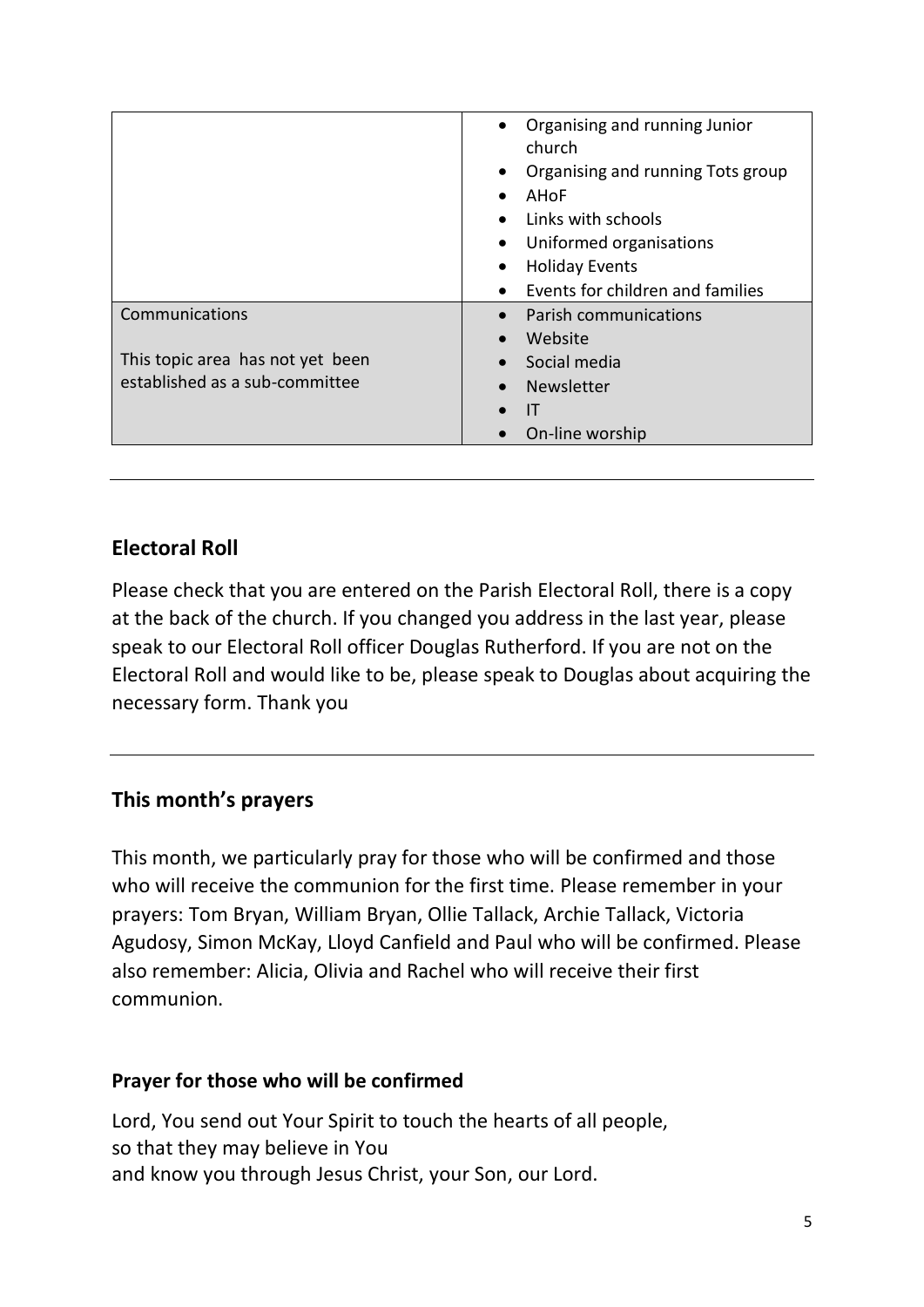Look kindly on all candidates for Confirmation. Open their hearts to Your Spirit and bring to fulfilment the good work that You have begun in them, that they may know you more clearly, love you more dearly, and follow you more nearly day by day. Through Christ we pray, Amen.

#### **Prayer for the children who will receive their communion first time**

Lord Jesus Christ,

bless the children who will receive Holy Communion for the first time. May that day be the step toward a life-long relationship with you. When they receive the sacrament, remind them of your loving, unchanging presence so that they turn to you for comfort, guidance, and wisdom as they grow into full discipleship. In your name we pray, Amen.

#### **This month's Preachers**

1st May, Easter 3: Prester Coleman 8<sup>th</sup> May, Easter 4: The Revd. Rachel Hetherington 15<sup>th</sup> May, Easter 5: Bishop Donald 22<sup>nd</sup> May, Easter 6: Alison Barnes (Presiding: Fr. Nicholas Gandy) 29th May, Sunday after Ascension: Liz Kelly (Presiding: Rev. Jenny Parkin)

## **Readings Readers and Intercessors for this month**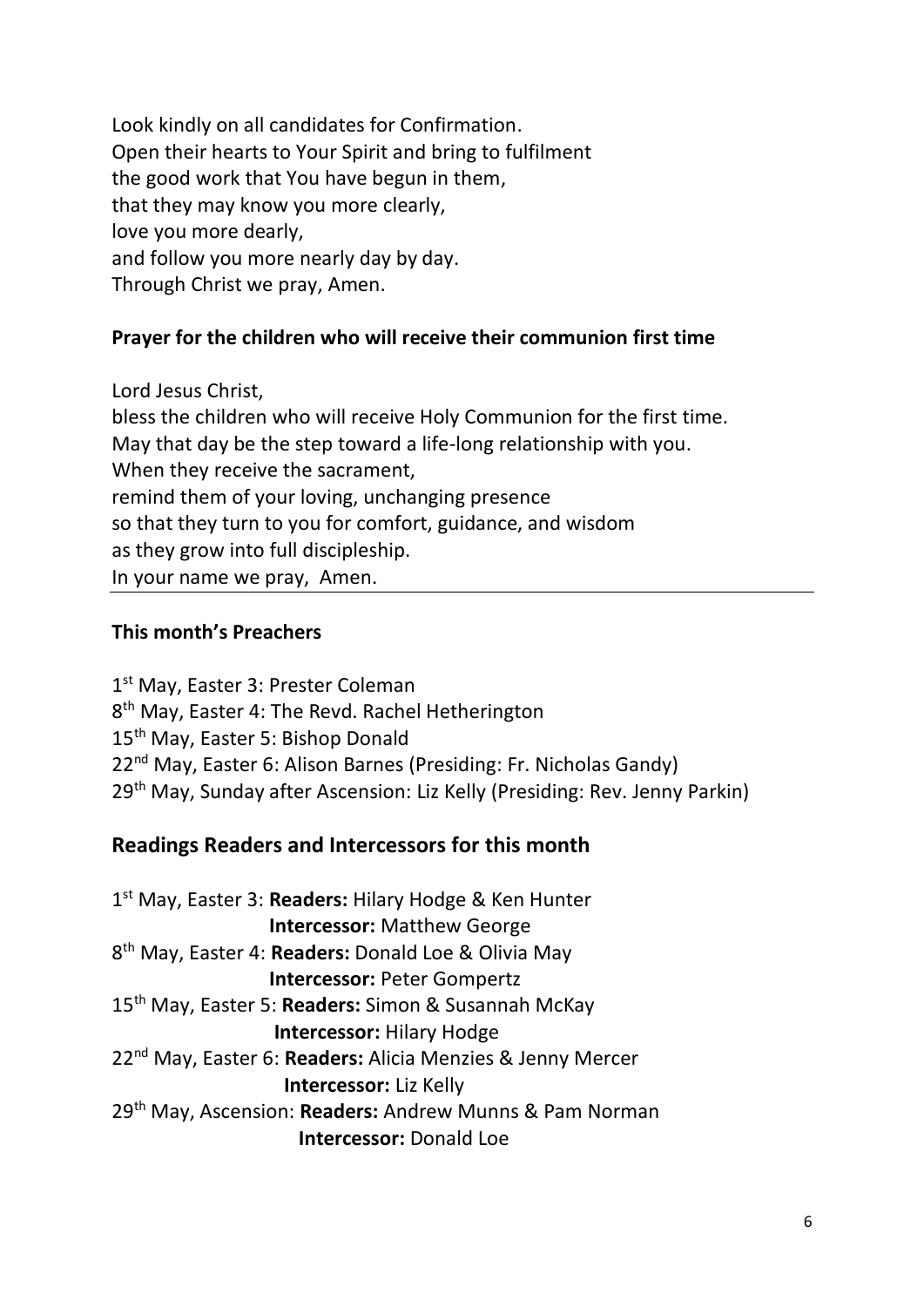# **Children and Youth Missioner's Update**

Over the last few months it has been great to welcome new children to the church.

On Easter Saturday we invited children to join us for an Easter Egg Hunt in the churchyard followed by craft activities in the church, based on the events of Maundy Thursday, Good Friday and Easter Sunday. We had lots of fun and were pleased that this event attracted new families to the church. Thank you to **Ali and Paul Canfield and Grace Bremmler** for helping with this afternoon.

On Easter Day twelve children joined us in **Junior Church** for storytelling and activities, followed by another Easter Egg Hunt! We were also very pleased to use the cross to process out to Junior Church, the first time we have done this in a long time!

It was also lovely that **Alicia Menzies and Olivia and Eric May** took part in the dramatized readings in church over Easter. Well done to all of you!

Thank you to **Susie McKay** for creating another very special Churchyard Trail which explains the story of Easter. This has been popular with families visiting

the church during the Easter holidays.

The numbers at **'Little Fishes'** are also growing slowly. We are looking forward to meeting again after the Easter break to learn some more songs and enjoy our activities together. The group, which is for babies and preschool children, meets at the Church Rooms on Monday mornings from 10 am to 11.15 am. Please let families with young children know



about this group. They will be made very welcome!

On 21st April we welcomed about fifty children aged 5 and 6 from **Barry Primary School** to the church for a visit. They attended with their teachers and we were most impressed with their excellent behaviour and enthusiasm to learn about the church and what Christians believe. The visit was very interactive, exploring both inside and outside the church and we even 'baptised' a doll! Thank you to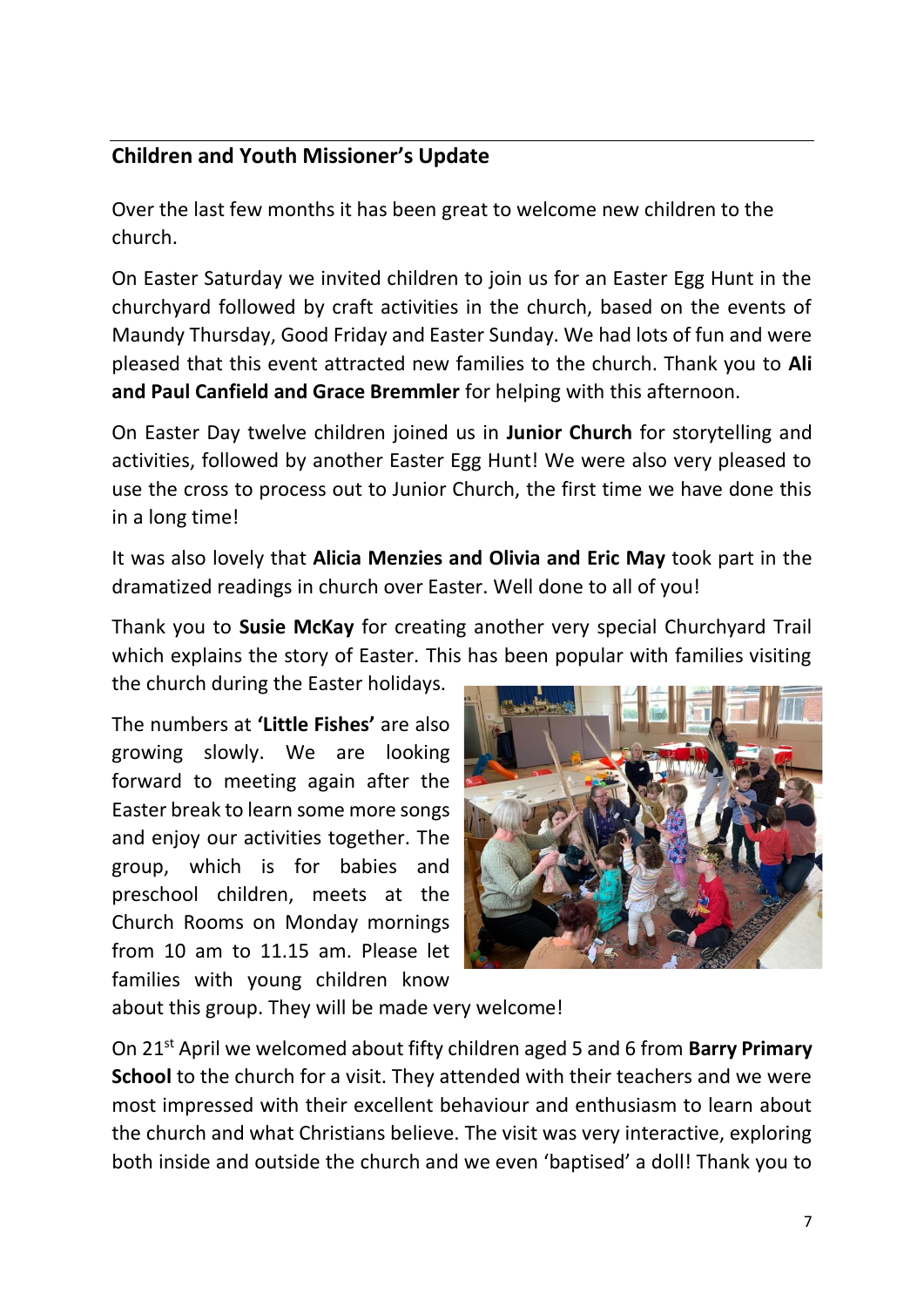**Gill Hood and Alan Sutton** for helping me with this visit. Hopefully we will be able to welcome other school groups in the future.

Finally discussions have been taking place in recent months about the future of the AHOF building in the park. We have decided to rename it **'The Hut in the Park'** and are keen to hear from any groups supporting children and young people who might like to use it, either on an occasional or regular basis. I have taken over the bookings for the Hut so do contact me if you would like more information about this really wonderful facility. **Perhaps you would like to have a look inside?** Again do have a chat with me if you, or someone you know, might be interested. I am pleased that our **Brownies and Guides** plan to use the Hut for some of their meetings in the summer months.

## **Cathy Tinsley**

**07516979223 or [children@abingtonchurch.org.uk](mailto:children@abingtonchurch.org.uk)**

## **Zoom Compline**

This is a weekly service at 7.00pm on Tuesdays. In case you don't know, Compline is a quiet, reflective service at the end of the day and includes an open prayer time, so we shall be able to continue to support one another as we have become used to over the last two years. The joining details are: Meeting I.D. 815 8020 8528. Passcode 409450

Please talk to Liz Kelly if you want to know more about this and to receive a weekly invitation by email, which enables one-click joining. Her contact details are: [lizmk@outlook.com](mailto:lizmk@outlook.com) or telephone on 07745 604591.

## **News from the Pastoral Team**

If you, or anyone you know, would like someone from the pastoral team to get in touch, please contact Liz Kelly, Lay Pastoral Minister and Anna Chaplain. Her contact details are [lizmk@outlook.com](mailto:lizmk@outlook.com) and telephone 01604 636947 or 07745 604591. We offer a listening ear, someone to pray with, bereavement support, or a friendly visit.

We went to Abington Park View Care Home on 20<sup>th</sup> April to celebrate an Easter Songs of Praise. The residents joined enthusiastically in singing the hymns and we thought about things that we associate with Easter, including eggs, daffodils, lambs, Spring, and Easter bonnets. We agreed that these helped us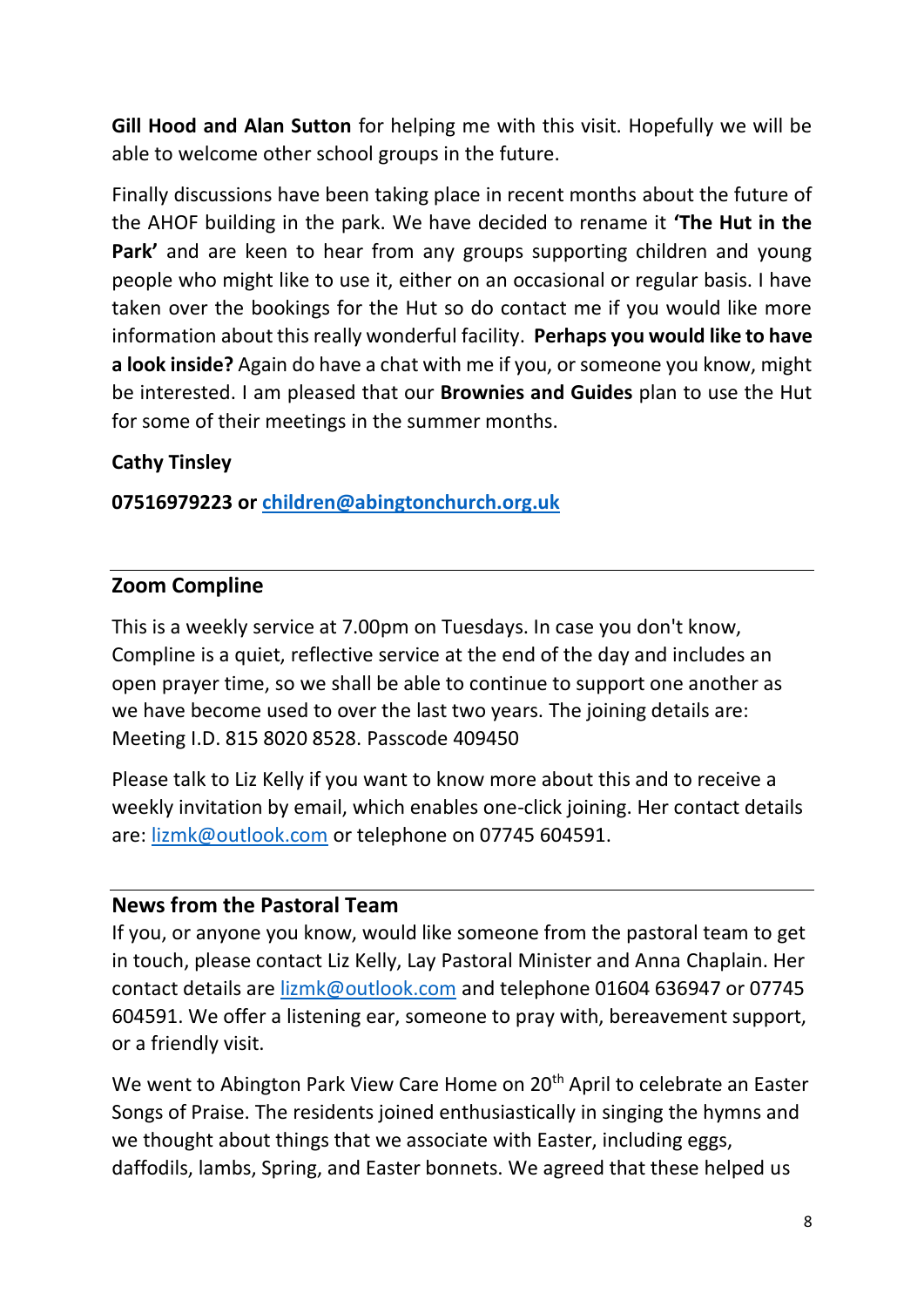to see that Jesus brought new life to the world by his resurrection. This is an immensely valuable ministry and if you feel called to share in it, please do get in touch with Liz.

Together with several other members of the congregation, she continues to support the weekly Friday Eucharist service in St Ragener's Chapel for those who live independently at St Christopher's, and she visits residents in the Home when possible.

Thank you all for your prayers for the Pastoral Team and for the staff and residents of Abington Park View and St Christopher's Care Home.

#### **News from Abington Park View Care Home**

Lisa helped the residents make some beautiful Easter Bonnets, which were displayed at the Songs of Praise Service on 20<sup>th</sup> April. Here are some photographs of the prize-winners. In fact, everyone was a winner receiving a chocolate egg as a prize.

Here is Betty and Gillian modelling their bonnets. (on the right top and bottom)

and Phyllis with her bonnet (down left) and Mary with hers (down middle).







# **Abington Guides**

**Calling girls aged 10 - 14! Abington Guides NEEDS YOU!**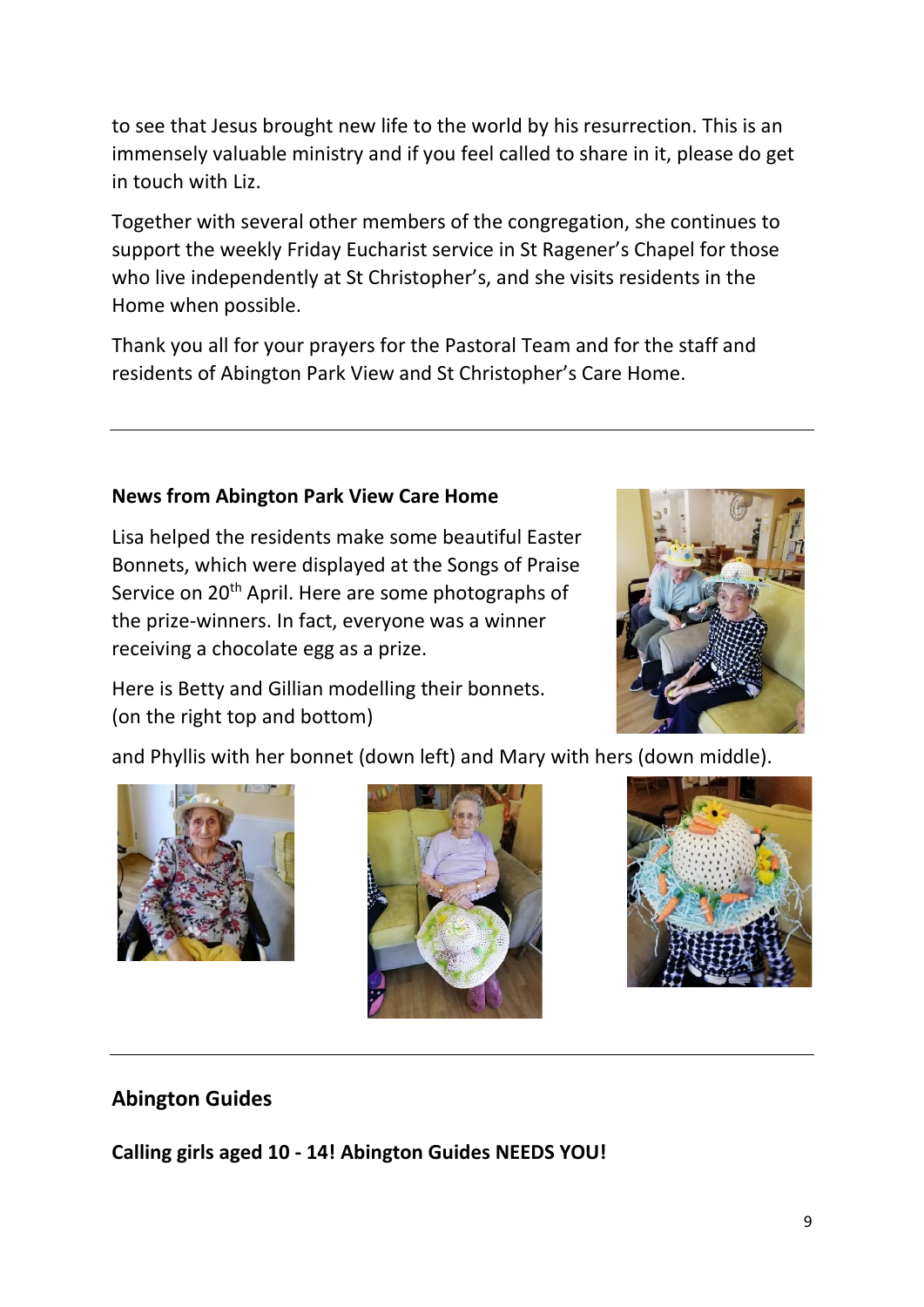**We provide a unique girl-only space** - we all need it sometimes! Guiding gives girls the chance to try out new activities in a safe space where they grow in selfconfidence and have fun.

**It's girl centric** – the girls lead the way in guiding, so the activities are what they want to do!

**All girls are welcome** – guiding is for girls of all backgrounds, abilities and nationalities

**Girl Talk** – girls like to talk and in guiding we encourage them to tell other people about the things that matter to them.

Abington Guides is an active unit and runs an action-packed programme. Over the next few weeks we will be cooking on wood fires, trying bell-boating, enjoying a trip along the canal on a narrow boat, giving Footgolf a go, working up an appetite on a chip butty walk, learning basic car maintenance and exploring clever chemicals!

We go to camp most years and provide opportunities for the girls to participate in international events. Our Guides have been to Holland, Norway, Austria and Switzerland. Camps include Unit camps, County Camps and large scale International Camps.

We meet in Abington Church rooms on Monday evenings during term time, 7.30 - 9.00pm.

For more information, contact us via e-mail - [abingtonguides@icloud.com](mailto:abingtonguides@icloud.com) or call Alison Comery on 07542 298828.

# **Celebration of Confirmation, First communion and Ribbons of Prayers: Sunday 15 May at 10 am**

We will celebrate confirmation and the first communion of our friends on Sunday 15 May at 10 am. The Lord Bishop of Peterborough, The Right Revd. Donald Allister will come and lead us in worship on that day. After the service we will go out to the churchyard and bless the ribbons of prayers and release them from the railings as much as we can.

Please pencil this date in your diary. It would be really lovely to see you all on that special day.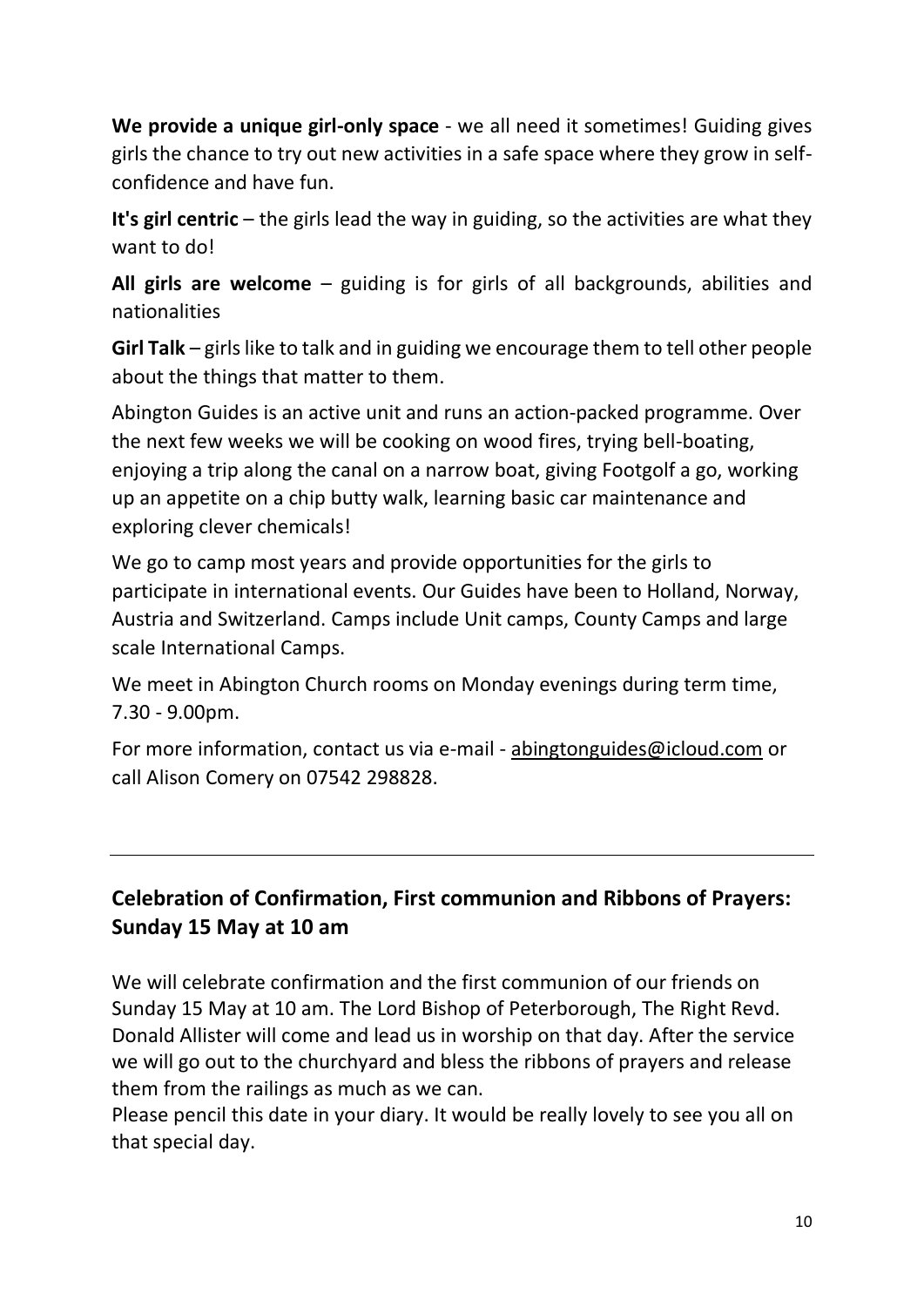We are thinking of having a bring-and-share style lunch after the service at the church rooms. There is a sign-up sheet for you to indicate whether you wish to join for lunch. Please do use the sign-up sheet so that we would know how many we should expect.

If you are a candidate to be confirmed or receive the first communion, then please let the Rector know how many guests will come with you and whether they will join for lunch. A separate email will go out to the candidates to check this.

We are also looking for people who can help with the catering. Please let Melissa or Lizzie Loe know if you could help!

# **Church Fete**

Saturday 18 May, please speak to Damian dpickard@virginmedia.com or Melissa [m.tallack@btinternet.com](mailto:m.tallack@btinternet.com) for more information.

## **Church Opening during Summer**

We have restarted the church opening scheme that was running before the pandemic. A very small team is opening and "manning" the church on Wednesdays, from 10 am until 4 pm.

Visitors are welcome to come in and look around the church, and say a prayer if they want to.

If anyone would like to help with this out-reach, perhaps enabling us to extend it to other days, please contact Andrew Munns (a.g.munns@btinternet.com). We expect the scheme to run until September.

## **Music @ Abington**

Our celebration of musical performances continues with the second instalment of our recital season which take place in our church (see posters in church or March's newsletter for details of our entire programme). **Philip Bricher and John Wilson** will be performing a recital of organ and piano music at **3.00pm** on **Sunday 22nd May**. The duo have performed here before and always bring a delightful range of music for organ, piano and both. If you are a pianist or organist expect to go away wanting to add at least one of their pieces to your own repertoire.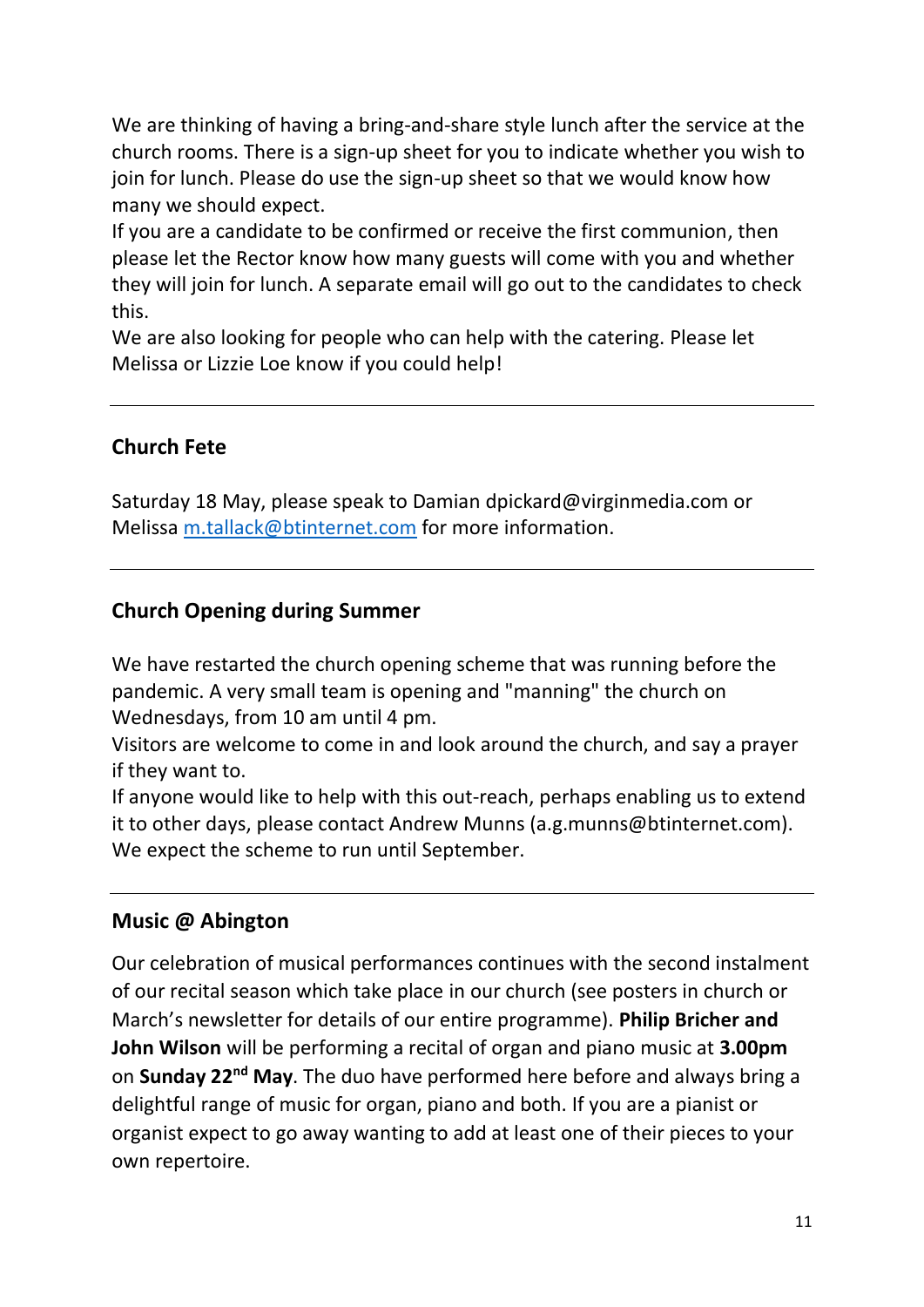On 5th June we are planning a Songs of Praise service for the Jubilee. I would love to know people's favourite hymn or song. Please either tell me in church or email me the title of your favourite to [tim.dolan@abingtonchurch.org.uk](mailto:tim.dolan@abingtonchurch.org.uk)

If you don't tell me your favourites, you'll be stuck singing mine!!

# **Songs of Praise for Jubilee: Sunday 5 June at 3.30, Venue TBC**

There will be a very relaxed songs of praise service at 3.30 on Sunday 5 June to celebrate the Jubilee. We originally planned to have this service in the churchyard but this seems unlikely now as there will be a fair in the park which can be very noisy. We will confirm the venue for this service closer to the date. We will be joined by friends from St. Peter's Weston Favell, Christ Church, and St. Alban's. We are going to sing our favourite hymns chosen by the congregations of those parishes and the Directors of Music. Each parish will choose two of their favourite hymns. To avoid duplication, the Directors of Music will decide which hymns will be sung. As Tim said above, please let him know your favourite hymns!

We are also looking for people who can help with light refreshments as we will be welcoming our friends to our parish. If you can help, then please speak to Donald or Lizzie Loe.

# **Standing Committee and PCC**

Standing Committee: 4 May at 7.30 pm at Melissa's 5 Sep,31 Oct at 7.30 pm PCC: 25 May at 8 pm at the church rooms 14 Sep, 16 Nov at 8 pm

# **[Draft Minutes from the last PCC Meeting](https://www.abingtonchurch.org.uk/about-us/parochial-church-council.php)**

Please click the title above to access the link.

# **How to get your contribution or event into the next Abington Newsletter**

Please send content to Matthew George [abingtonbulletin@outlook.com](mailto:abingtonbulletin@outlook.com) by the  $21^{st}$  of the month for inclusion in the next edition. If you wish to have a